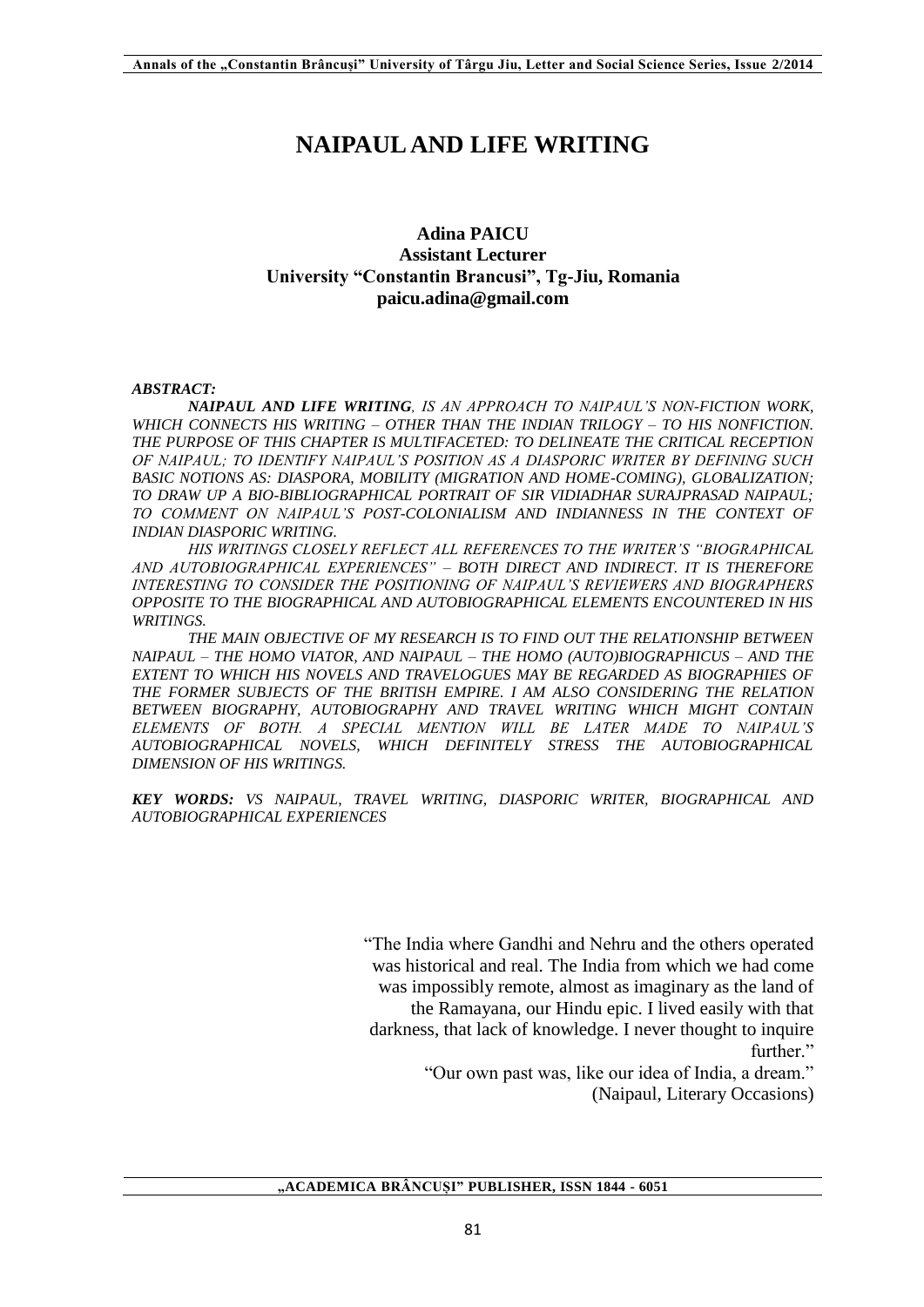### **Introduction**

This paper is built around **two major questions** at which its corpus will answer.

The first question is: *Before positioning Naipaul on the chess-board of postcolonial writing, it is necessary to consider his position as a British writer. How does he fit into the picture of a globalized culture? and the second is: What are the specific traits of Naipaul's Indian travelogues? How do they fit into the context of travel writing as a literary genre further considered a subcategory of 'life writing'? What is their relation to biography and autobiography?* 

## **The paper's corpus**

Creative writing author and instructor, Sharon Lippincot starts her handbook on lifestory writing with the following explanation:

 "*Lifestory writing is the process of transforming your own essence into words on paper for other people to know – daring to expose not your actions and experiences, but your thoughts, your choices, your perceptions, and your feelings. It takes courage to bare your soul for the examination of future generations, and making the effort to share yourself with them is an act of great love*" (Lippincott, 1)

An already (in)famous web source goes closer to a more scholarly approach, by stating the *fluidity* of the term "life writing" which is as comprehensive as to include "autobiography, biography, memoir, diaries, letters, testimonies, auto-ethnography, personal essays and, more recently, digital forms such as blogs and email" – almost everything that does not actually fit into the realm of fiction.[1]

The definition offered by the *PMLA* is even more comprehensive, including a large assortment of forms and different notions – such as memoirs, diaries, and journals, mixed media, hybrid forms, print, film, photography, notions of self, genre, life story, and new development (*MLA Newsletter* 29.1, Spring 1997: 11). Two years later, the *PMLA* Convention Program included: "Life Writing and the Visual" (the diary, family album, multimedia and women's life writing); "Life Writing and Nature" (representations of the self in the desert or the garden); "Life Writing and Addiction" (sex, anorexia, and alcoholism) [2]. Obviously, life writing and cultural studies are joined together. Such a joint venture is supported by Stuart Hall who favours an all-including definition of cultural studies which he views as a mediator between "experience as a lived process" and "a textualized critique". To paraphrase Mujeeb Ali Murshed Qasim, a perusal of Naipaul's fiction and non-fiction leads us to the pertinent conclusion that his writings closely reflect all references to the writer's "biographical and autobiographical experiences" – both direct and indirect. It is therefore interesting to consider the positioning of Naipaul's reviewers and biographers opposite to the biographical and autobiographical elements encountered in his writings.

The main objective of the present stage of my research is to find out the relationship between Naipaul – the *homo viator*, and Naipaul – the *homo (auto) biographicus* – and the extent to which his novels and travelogues may be regarded as (auto)biographies. I am also considering the relation between biography, autobiography and travel writing which might contain elements of both. A special mention will be later made to Naipaul's autobiographical novels, which definitely stress the autobiographical dimension of his writings. Here is **Fisher's definition of autobiography**:

 "*Autobiography is a privileged genre where the reflexivity of human storytelling is foregrounded. Autobiography is not only a good place to observe how art follows life and* 

**"ACADEMICA BRÂNCUȘI" PUBLISHER, ISSN 1844 - 6051**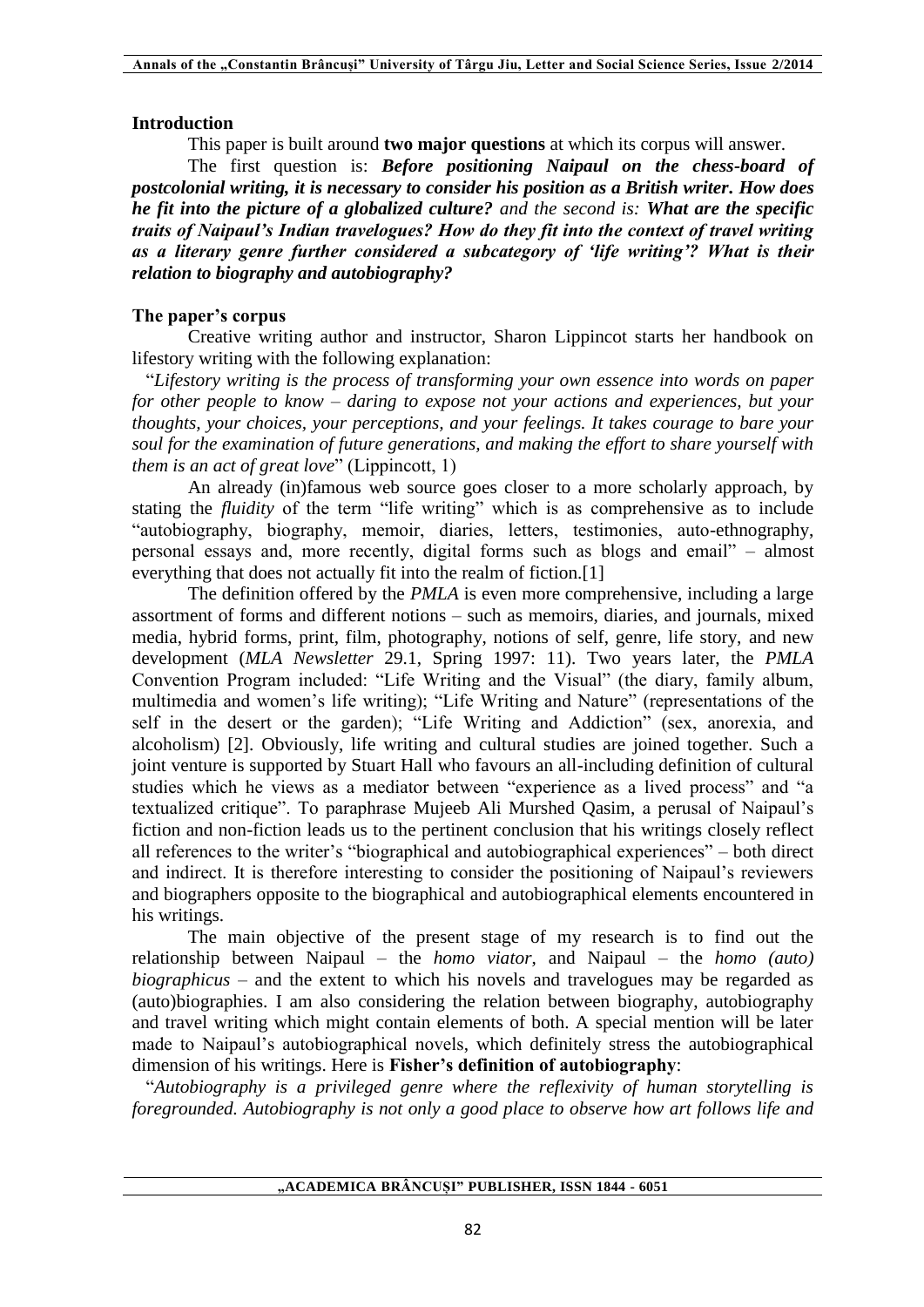*life art, but also a vehicle to reflect on the discovery and construction processes… of science and knowledge in general, including the human sciences and the cultural products studied under the rubric of the humanities.*" (Fisher, 1994)

The multi-faceted writings of Naipaul have more than once placed him in a particular relationship to England, his colonial centre. If the 1980's – with the imperial constructions and representations of the Orient – viewed him as an apologist of the British Empire, and a collaborator, Naipaul was later viewed as a casualty of imperialism, a victim of the colonial system. A possible explanation for this change of attitude is to be found in a different orientation of postcolonial critique, questioning the changes brought about by the colonized expatriates' return to the UK.

Far from his childhood home in Port of Spain, Naipaul, the Oxford student, was exchanging letters with his father, gathering information that his father was willing to give regarding himself and his family, and building up his own life writing, extended along a number of fiction and non-fiction works. But Naipaul did not explicitly write his autobiography: he authorized Patrick French to write Naipaul's "authorized" biography,[3] a particular subgenre, defined by Winslow as "a life written by a biographer who has been chosen or approved by the person or persons who have authority over the subject's estate or literary remains, possibly a surviving family member or executor" (Winslow, 3). In an article published in 2008, Patrick French commented on the opportunity offered by Naipaul's permission to write his authorized biography, which granted his unlimited access to more than 50,000 different documents existing on the shelves of the university library of Tulsa. This is how Patrick French remembers Naipaul's letter of acceptance and their cooperation during the writing of the book:

 "*There was silence; then some months later a letter of acceptance came, written as if unwillingly in a fast, cramped hand, in violet ink. Over the five years since that letter, Naipaul has stuck scrupulously to our agreement; I have had no direction or restriction from him. He had the opportunity to read the completed manuscript, but requested no changes.*"[4]

A biography based on such extensive resources triggered different reactions. In *Language in India*, Mujeeb Ali Murshed Qasim comments that French's biography, by revealing facts about the life, achievements, and personality of the writer, helps the reader "to determine the central paradox of Naipaul's writing," because it "emphasizes the highly personal nature of his writing" (Qasim, 2011, p. 621-46).

But French's biography is also literary in that it offers an insight into the making of a writer, revealing his literary sensibility, and the intimate processes and personal events shaping his identity. Michael Benton comments on literary biography and on its appeal to prospective readers who are ready to accept the writer's life, whatever its shortcomings, seeing it as an "essential condition of the creative being," which romanticizes life into a pattern that "reflects the works" and

 *"... becomes a pattern at some level to be envied. If life could be lived vicariously, the writer's life is the one we would choose; as biography, it offers a secondary life to share and enjoy alongside the secondary worlds created in the writer's works.*"[5]

What is interesting about French's 'authorized' biography is that it is threelevelled: the first level covers the writer's childhood in Trinidad, his education at the Queen's Royal College and Oxford, and his apprenticeship at the BBC, supported by his strong ambition to become a successful writer; the second level is his mature, though unhappy relationship with Patricia Hale; finally, the biography deals with his journeys and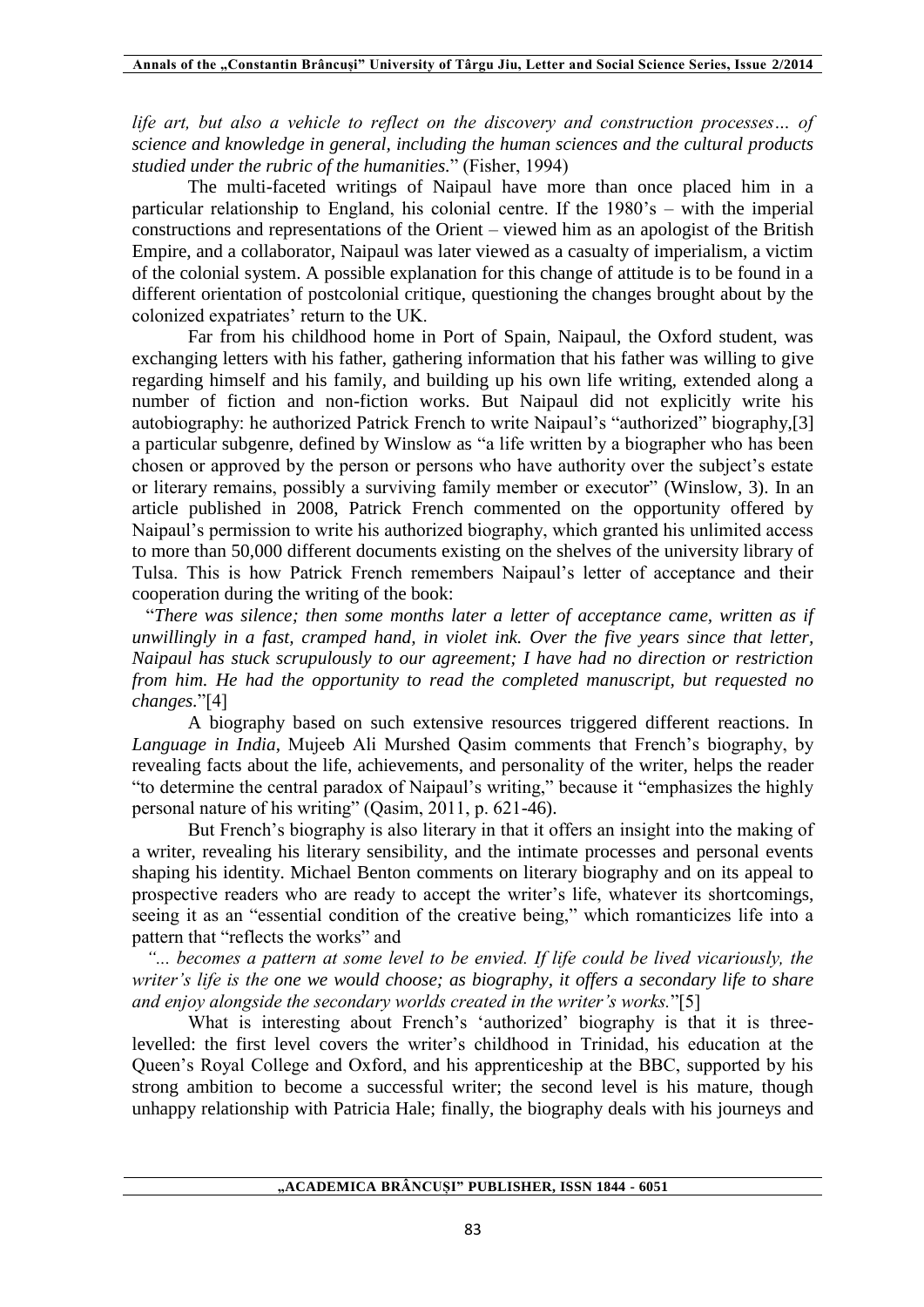travel writing, his personal experiences in Trinidad, England, and the other countries in the Middle East, Asia, Africa, the Americas, the Caribbean. It is an experience which will be fully represented in Naipaul's novels and travelogues as well.

*The Concise Oxford Dictionary* offers several definitions for memoirs and autobiography. Summing up, we are dealing with a "historical account or biography written from personal knowledge or special sources," a personal account of one's own life, meant to be published, which *may* take literary form. The literary form is not compulsory.

Generally speaking, memoirs – or autobiographies, as the case may be – are rather special categories of a diary, having certain sources and functions. Autobiographies are not written to remain unknown. Moreover, they have been written by artists or non-artistic personalities who use the word, the sound, and their art to justify themselves in front of their contemporaries and even posterity. They do not represent a justification by their own form, but by the events they describe and comment upon. It is very possible that they will later become literary works in themselves, and that the author will later be considered as their own character, but the initial function of memoirs has never been aesthetic.

The autobiographies written by different celebrities are justified as far as the respective celebrities are characterized by a richness of actions they accomplished, or events they witnessed or even ordered. Thus, we have the autobiographies of Saint-Simon, Churchill and De Gaulle, Chaplin and Louis Armstrong – to quote but a few. The question is: Are they literary works? Maybe not, but they have all the chances to retain this status. Actually, Philippe Lejeune had already stated that an autobiography is "*a retrospective narrative produced by a real person concerning his own existence, focusing on his individual life, in particular on the development of his personality*" (Lejeune, 192-222) [6]

Qasim replies that, if the "source subject" decides to write his autobiography in order to depict his life or an event in a narrative form, with the purpose of revealing his experiences to an audience or to justify facts or events, then Naipaul's recording of his life and various experiences covers the most unexpected settings: to his native Trinidad and Tobago, and neighbouring Jamaica and Venezuela, we should add the great nations of the Asian continent – India, Iran, Pakistan, Indonesia and Malaysia – plus a number of African, and European countries not to mention the USA and South America. Then, according to Ghazoul, "autobiographical discourse is not only culturally conditioned; it is also symptomatic of the cultural moment. Thus it is important to explore the varieties of self-presentation, and not assume a fixed paradigm."[7] Naipaul, the international traveller, offers an all-encompassing panorama of the human condition of his (and our) world, in his original blending of fiction and autobiography, his writings acquiring an undeniable confessional dimension. In *Finding the Centre* (1984), he confesses:

 "*A writer after a time carries his world with him, his own burden of experience, human experience and literary experience (one deepening the other); and I do believe – especially after writing 'Prologue to an Autobiography' – that I would have found equivalent connections with my past and myself wherever I had gone." (FC, ix)*

*It is also interesting to mention the writer's view on his travels and the extent to which the experiences gained during his travels find way in his fiction: "I travelled as though I was on holiday, and then floundered, looking for the narrative. I had trouble with the 'I' of the travel writer; I thought that as traveller and narrator he was in unchallenged command and had to make big judgements.*" (*Reading and Writing*, 30)

On a more theoretical level, the importance of autobiography has been repeatedly stressed by various theoreticians. For the time being, we shall cite Gunnthórunn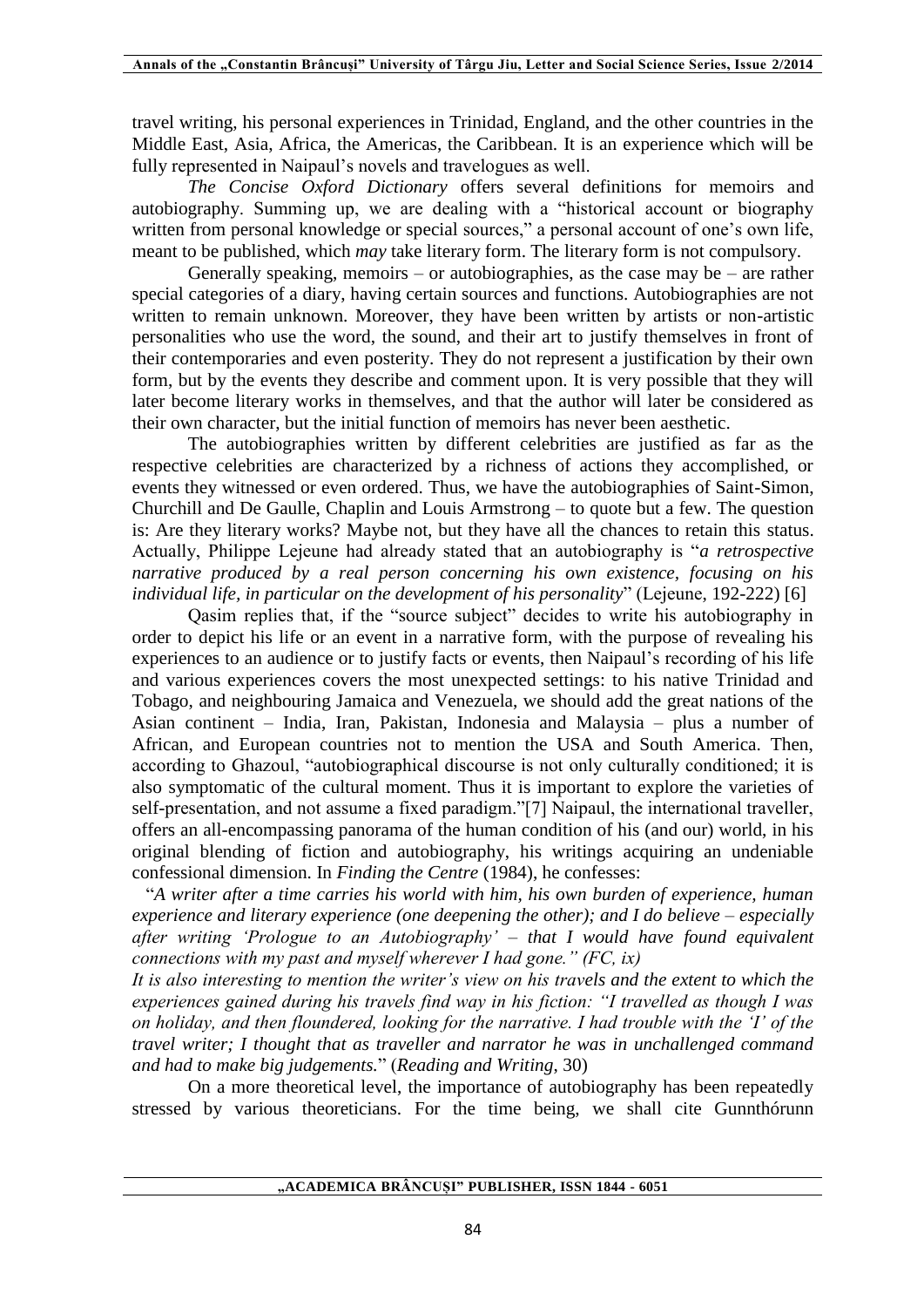Gudmundsdóttir who, in *Borderlines: Autobiography and Fiction in Postmodern Life Writing* considers that it "can capture and address many contemporary concerns, for example the status of the subject, the relations and representations of ethnicity and gender, and perhaps most importantly questions the individual's relationship with his or her past" (Gudmundsdóttir, 1).

Referring to the different definitions of autobiography, Paul John Eakin complains about the temporary nature of all these attempts at defining autobiography, which, nevertheless, he sees as "instructive," in that they reflect assumptions about what he calls "the slipperiest of literary genres," and concedes that "the self and its experiences may somehow be represented in a text" (Eakin, 1999: 1-2, 99).

On the other hand, there are critics who consider that autobiography should be totally removed from literature (Frye, 2000: 72), some going as far as the modernists heralding the end of autobiography (Sprinker, 1980), or more conciliatory, such as Linda Anderson who comments on the centrality of autobiography as a main topic of the twentieth-century scholarly debates triggered by the main critical-philosophical schools – psychoanalysis, poststructuralism, feminism – which, have approached, from different perspectives, have "the self-evident nature of the subject and knowledge." Poststructuralism is given credit because, according to Anderson, "*by positing language or discourse as both preceding and exceeding the subject, deposed the author from his or her central place as the source of meaning and undermined the unified subject of autobiography.*"[8]

Psychoanalysts – such as Sigmund Freud who, in his *Autobiographical Study*, provided the main directions to approach the psychoanalytical novel – found undeniable similarities between the content of a (written) autobiography and a person's confession in the presence of a (psycho)analyst.

The theoretical approaches become more complex with Barthes and Foucault who both dismiss the notion of the author, while Romanian academician Eugen Simion considers the author's presence as "inescapable." In the "Introduction" to his seminal study, we read that

 "*Simion's contribution to this scepticism, his doubt that the author is defunct, takes the form of examining the course of this idea in our century. [...] Simion is ever asking what we are to make of the curious state of affairs wherein the most vehement denials of the existence of an author invariably are attended not only by an exceptional degree of selfreferentiality, not just as the person whose name happens to sit on the title page, but by a self-referentiality to that concept of author at the same time so thoroughly denounced.*"[9]

It would be interesting to mention some other definitions of, or approaches to autobiography, such as those formulated by Donald Winslow, John Pilling, Georges Gusdorf, or Orla Vigsø. Thus, Donald J. Winslow defines autobiography as "the writing of one's own history, the story of one's life written by oneself … before the term was introduced such words as apologia, apology, confessions, and memories were used."[10] John Pilling writes that autobiography is, in most cases, liberal when applied to any kind of personal writing, revealing facts of the author's life:

 "*There is also another shadowy area obtaining between autobiography (however defined) and the novel which is known, for one reason or another, to take its life from the facts of its author's life. [Thus] I feel bound to acknowledge that I am concerned with what I take to be observable species existing within the bounds of a more or less ill-defined genre.*"[11]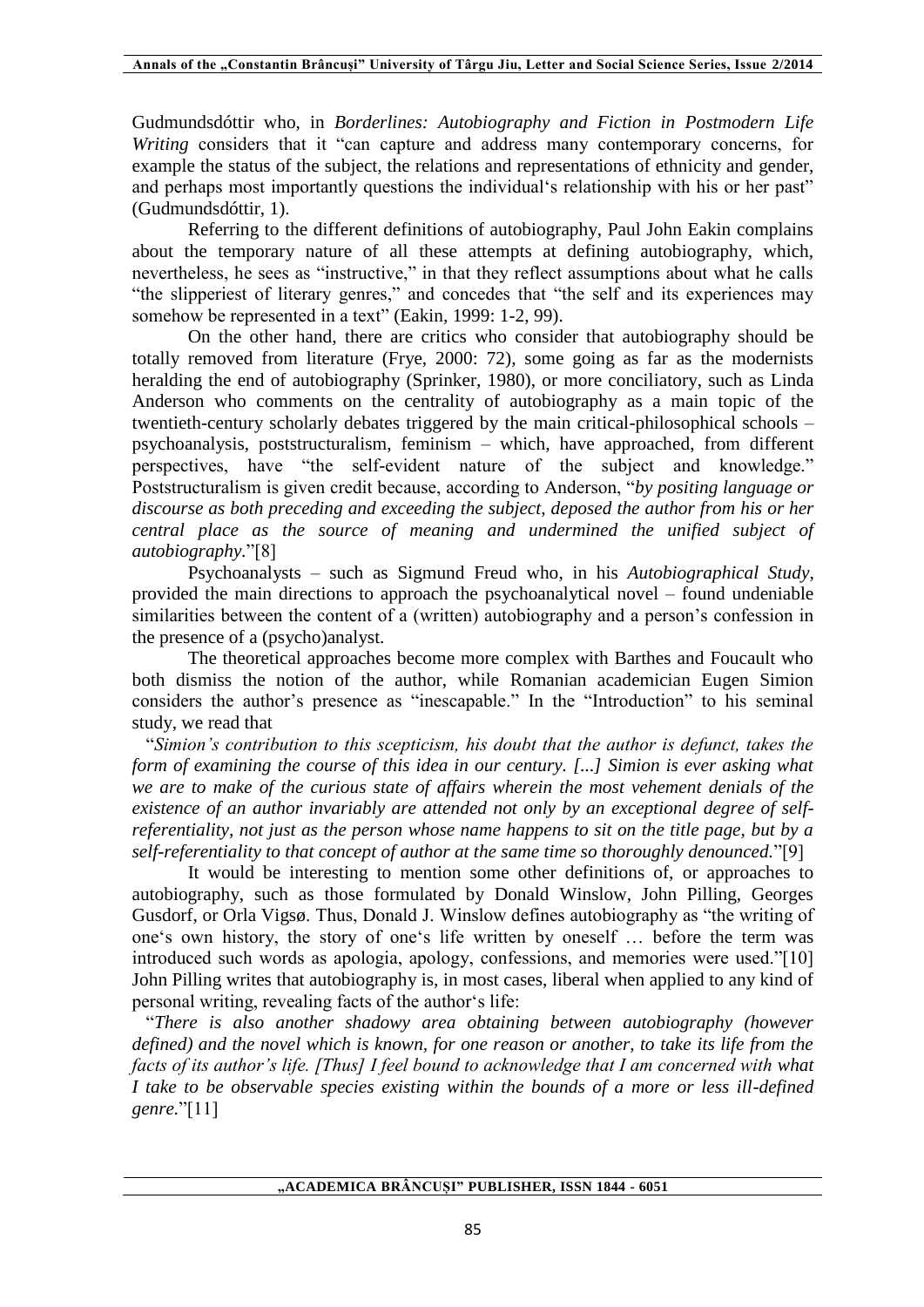Georges Gusdorf, an authority in the study of autobiography, defines it as "the mirror in which the individual reflects his own image" (qtd. in Behrendt, 148), while Orla Vigsø, in his essay, *The Autobiographical Contract Revisited: The Case of Høeg and Rifbjerg*, develops upon Lejeune's definition and identifies elements belonging to four different categories. First, the linguistic form of autobiography comprises narrative and prose. The subject covers the author's individual life and personal history. There is an identity between the author, "whose name designates a real person" and the narrator. Regarding the narrator's position, the Swedish researcher considers that "the narrator and protagonist are identical" and the "narration is retrospectively oriented." According to Vigsø,

 "*the identity or non-identity between narrator and protagonist is decisive in distinguishing between autobiography and biography, while the question of the grammatical person used (first, second, or third) is used to distinguish between different sorts of biography and autobiography*" (Vigsø, 2002).

Elizabeth Bruss thinks that any definition of autobiography depends on the distinctions done not only between fiction and non-fiction but also between "rhetorical and empirical first-person narration." According to Bruss, "these distinctions are cultural artefacts and might be differently drawn, as they indeed once were and might become again, leading to the obsolescence of autobiography or at least its radical reformation" (qtd. in Adams, xiv). Distinguishing between fact and fiction might prove a difficult task. Writing about the autobiographical novel, Galya Diment reached the conclusion that

 "*the amount of autobiographical material in a writer's work can frequently choose to sacrifice both their privacy and a large degree of their artistic detachment in order to achieve what they consider more important – the therapeutic benefits of a public confession, a desire to recapture and relive past experiences, or, simply, the easy availability of the material*" (Diment, 57).

As a matter of fact, Naipaul's fictional work abounds in both revealing and enriching autobiographical elements, from memories of his early youth in Trinidad, to his Oxford experiences and later travels all over the world, which renders his characters as easily recognizable.

Until now we have dealt with two interconnected dimensions of life writing: biography and autobiography, surveying authoritative criticism in the field. A few considerations regarding the autobiographical novel will offer an additional insight into Naipaul's work. If "all writing is autobiography, reflecting self-interest, interpretation and narrative," (Schmidt, 119) and confessional, as T. S. Eliot argued, [12] then Naipaul's work is characterized by a similar autobiographical, confessional dimension. According to Bruce King, the author has always felt an imperious need to resort to "facts and experience," and the temptation to merge and mix literary genres – "autobiography, selfanalysis, fiction, facts, reportage, social and cultural analysis" to the purpose of creating "a meta-narrative which would explain the various influences on how it came into being" (King, 137). The realism of Naipaul's novels consists in their being based upon realities – people and events – which the author has encountered in real life. Thus they become autobiographical. In an interview with Andrew Robinson (1992) Naipaul confesses:

 "*Simple people write simple things. The thing is, I am not a simple man. I have an interesting mind, a very analytical mind. And what I say tends to be interesting. And also very true. That's all that I can do about it. I can't lie. I can't serve cause. I've never served a cause. A cause always corrupts*." (qtd. in Jussawala, 138)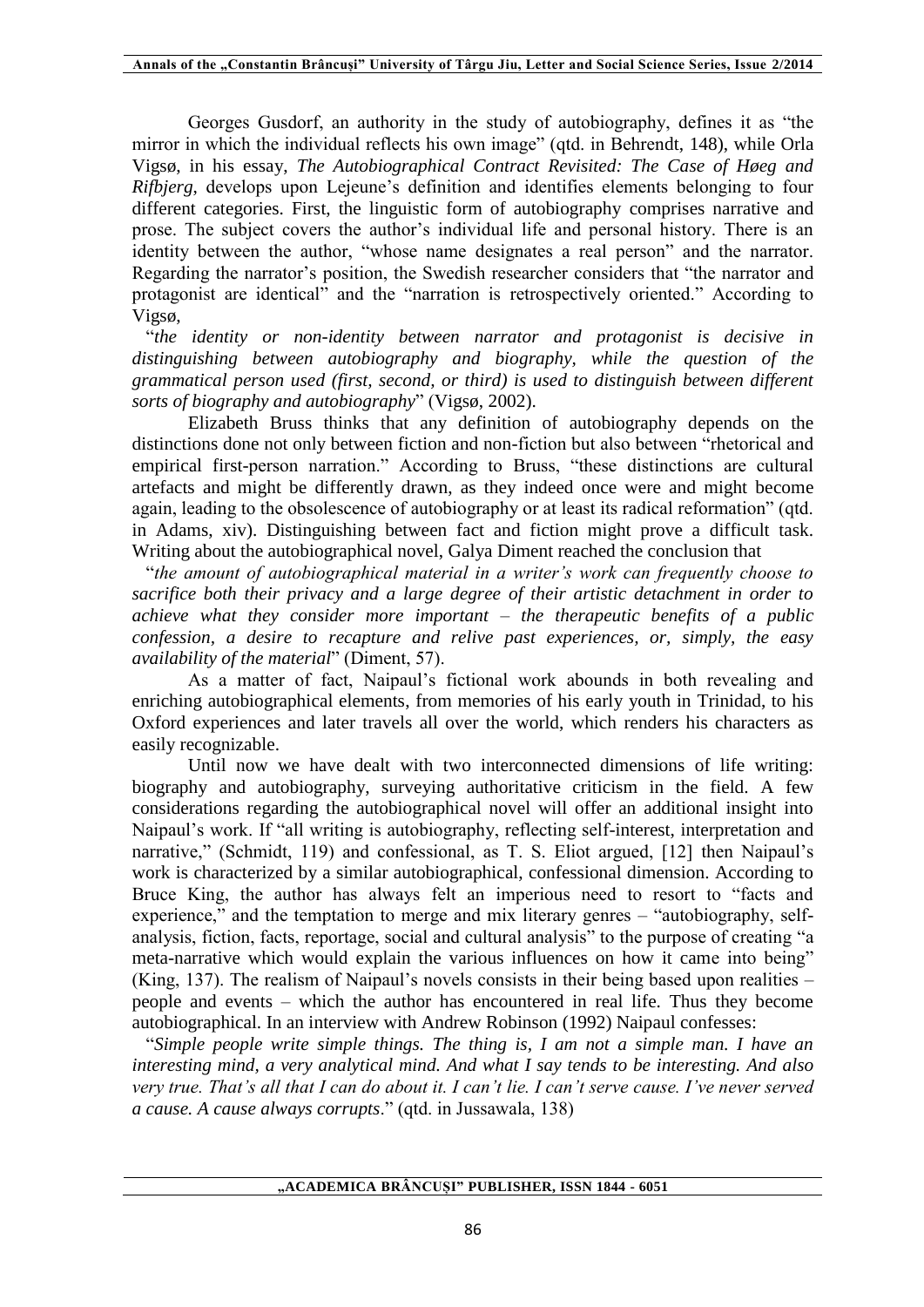Comparisons have been drawn between Naipaul's early fiction and French's so often cited *Authorized Biography* of 2008. To give an example, showing the nature of Naipaul's autobiographical writing, let us consider his early fiction and French's biography. The result is that fact and fiction are blurred in Naipaul's novels, which reveal Naipaul as a realist writer, who depicts many factual moments, events, memories, and circumstances in his works. More than often, comparisons have been drawn between Naipaul and Salman Rushdie, and Naipaul's realism has been contrasted with Rushdie's magic realism. The difference is that Naipaul has never resorted to magic realism, creating, instead, a new literary form which successfully combines fiction, reportage and autobiography. Naipaul's life experience is continuously enriched by his personal discovery of different lands and peoples, because – if we consider his confession in *Finding the Centre – a writer "carries his world with him, his own burden of experience,* human experience and literary experience" (*FC*, 10).

Linda Anderson focuses on the "intentionality" of the autobiographical writing and its role in the connection between author, narrator and protagonist. It is "intentionality" which "signals" the author's presence behind his text; it is the author who controls the meaning of the text, and who guarantees the "intentional meaning or truth of the text." She concludes that "reading a text […] leads back to the author as origin," and "autobiographies are seen as providing proof of the validity and importance of a certain conception of authorship: authors who have authority over their own texts and whose writings can be read as forms of direct access to themselves" (Anderson, 2, 3).

But Naipaul is first and foremost an Indian. His perception of England is informed by his belonging to a minority that was once part of the British Empire. One cannot easily escape the past, and the search for one's roots is part of the plight of the self-conscious writer. Therefore, this dissertation is mostly devoted to Naipaul's much acclaimed Indian trilogy, which is essentially a critical evaluation of the history, culture and politics of the Indian sub-continent. The books take its reader on a voyage from an India that was 'an area of darkness 'that has lost its values and culture to an India which is 'a wounded civilization,' where, as Naipaul later on discovers 'a million mutinies' are happening. Naipaul's writings can be read as a record of the history of the first four decades of postindependence India. Instead of theorizing/fictionalizing India his travelogues offer a realistic picture of her society, culture, politics and economy. In his first book, *An Area of Darkness*, he finds India a completely shattered country that has no central idea or will of her own, and discovers that nationalist elites have surrogated colonizers. In his second book, *India: A Wounded Civilization*, Naipaul analyses India's history and culture critically, and finds that India has been wounded by many centuries of foreign rule. The country is going through a complete chaos, and has no national ideology. Twenty-six years later, in *India: A Million Mutinies Now*, Naipaul talks about resurgent and enlightened India, that has found a central will and ideology, which he finds missing in his earlier visits, and declares India is poised now, and is a nation-in-the making.

It is important to note that the paradox which informs Naipaul's writing is, according to Leela Gandhi that

 "*if England is viewed as the land of opportunity, the place in which to 'arrive' decisively as a writer, it is also the scene of a terrible incarceration. The longing for England, thus, folds seamlessly into its antithesis, the desire for departure; a landscape once loved from afar proves, on closer acquaintance, to be tragically dystopian. This is the burden of Naipaul's autobiographical, The Enigma of Arrival (1987)*" (Gandhi, 2005).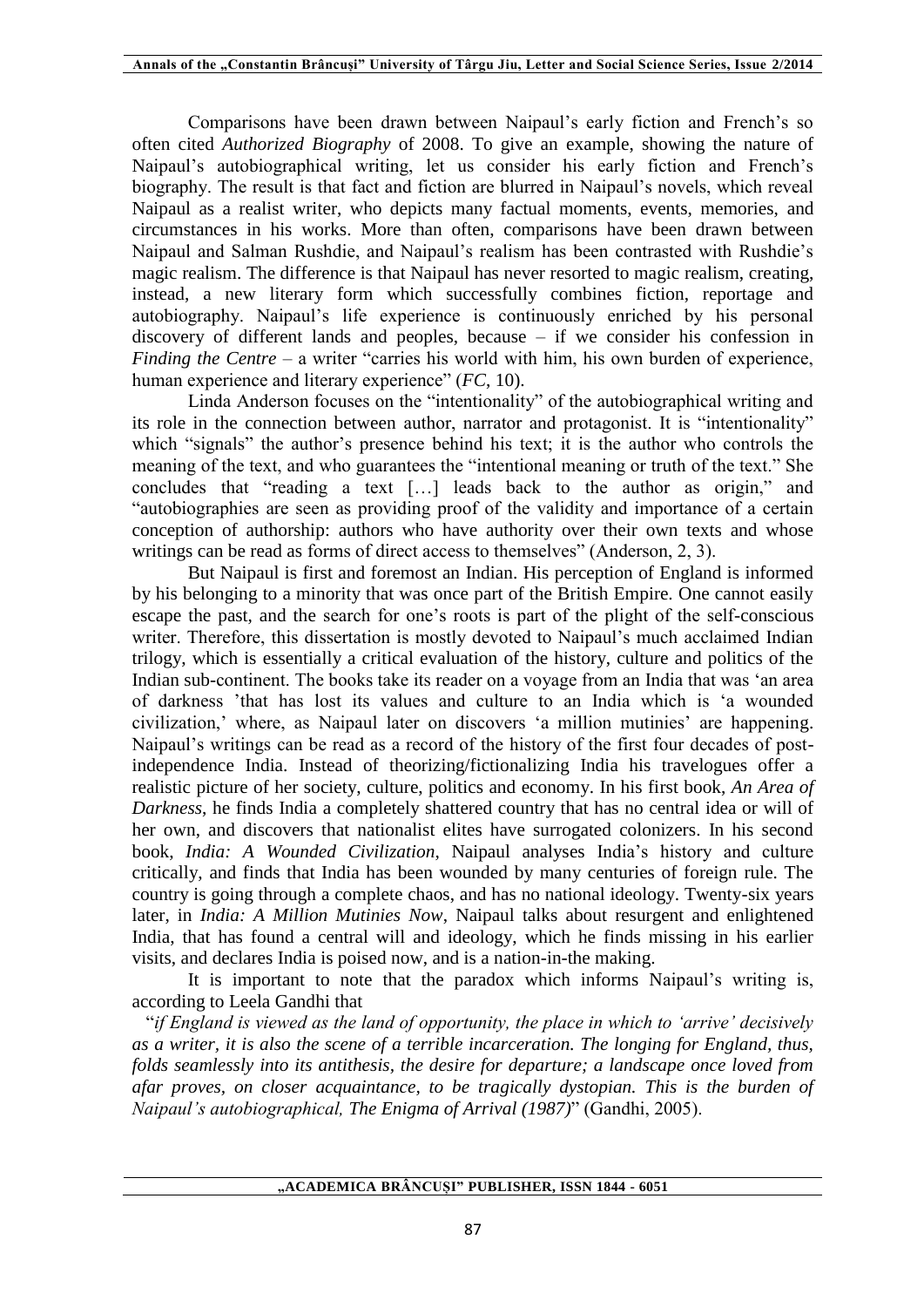#### **CONCLUSIONS**:

One conclusion would be that Naipaul's autobiographical writings concentrate on self-discovery, identity crisis, and a continual memory from his early childhood to old age, each of which is a related part of the material of Buckley's 'ideal' autobiography. And Naipaul commented on his writing process as a process based on intuition, which allowed him "to find the subjects" and he made no secret of his intuitive approach to his subjects: "I have written intuitively. I have an idea when I start, I have a shape; but I will fully understand what I have written only after some years" (*TW,* 6). For Naipaul, a novel is an "investigation of society which reports back to society how it is changing" (King 5). Mustafa remarks that, by "Inaugurating the autobiographical inflection that will come to full measure in the next decade, Naipaul's reflections are a mixture of literary critique and professional self-definition" (Mustafa, 141). Insightful Naipaul bases his writing on his extensive readings in history, which eventually will be at the very core of his writing.

Considering the different shades of meaning and also the connotations of both biography and autobiography, we come to the conclusion that there are similarities and differences between the two. One similarity is that both of them reveal the life aspects of a particular subject, and depict factual events, and bring the audience closer to the authorcharacter. Then, we are reading a biography if the book is written by someone else about the subject, and an autobiography, if the subject creates the work him/herself. The composer of the work makes the difference.

An interesting example is the already mentioned "authorized biography" of Naipaul, written by Patrick French: in this particular case, the biographer is dealing with a living subject who did authorize him to write the biography, giving him open access to a huge archive of letters and manuscripts. French does not hesitate to reveal to the audience the controversial, contradictory, and not to easy to capture personality of the writer. In this way, French's book fully fits into the frame of Abrams' definition of biography which should connote "a relatively full account of a particular person's life, involving the attempt to set forth character, temperament, and milieu, as well as the subject's activities and experiences" (Abrams 22).

I have already stressed the difficulty of placing Naipaul's Indian travelogues into a well-defined genre category. There is another aspect which baffled Naipaul's readers and critics alike: his travelogues in countries of the Third World contain statements about the independent nations of the Indian subcontinent, Africa and South America, which are not always favourable. In "The Rediscovery of India", Zahiri comes to the conclusion that these narratives contain "negative representations of the struggles of these countries in the throes of shedding their colonial deficiencies and moving towards a future that holds greater promises of accomplishment, progress, and self-sufficiency" (Zahiri, 2005).

An explanation may be found in Naipaul's responses as a diasporic writer directed towards such concepts as home, homeland, and native ethos. Even in the case of Naipaul, such responses cannot be homogenous. One reason is that the main feature of the Indian diaspora is not its unity. The distance that each diasporic writer travels in space and time away from his homeland, in a way decides his responses towards both his filiative and affiliative spaces.

Also the different native backgrounds of the diasporic writers exert a strong influence upon their poetics of negotiation in the alien land. Indian diaspora, spread as it is across space, time and native languages, reveals a range of response towards the homeland, its institutions and nationalist icons. Naipaul, the Indian diasporic writer, encounters